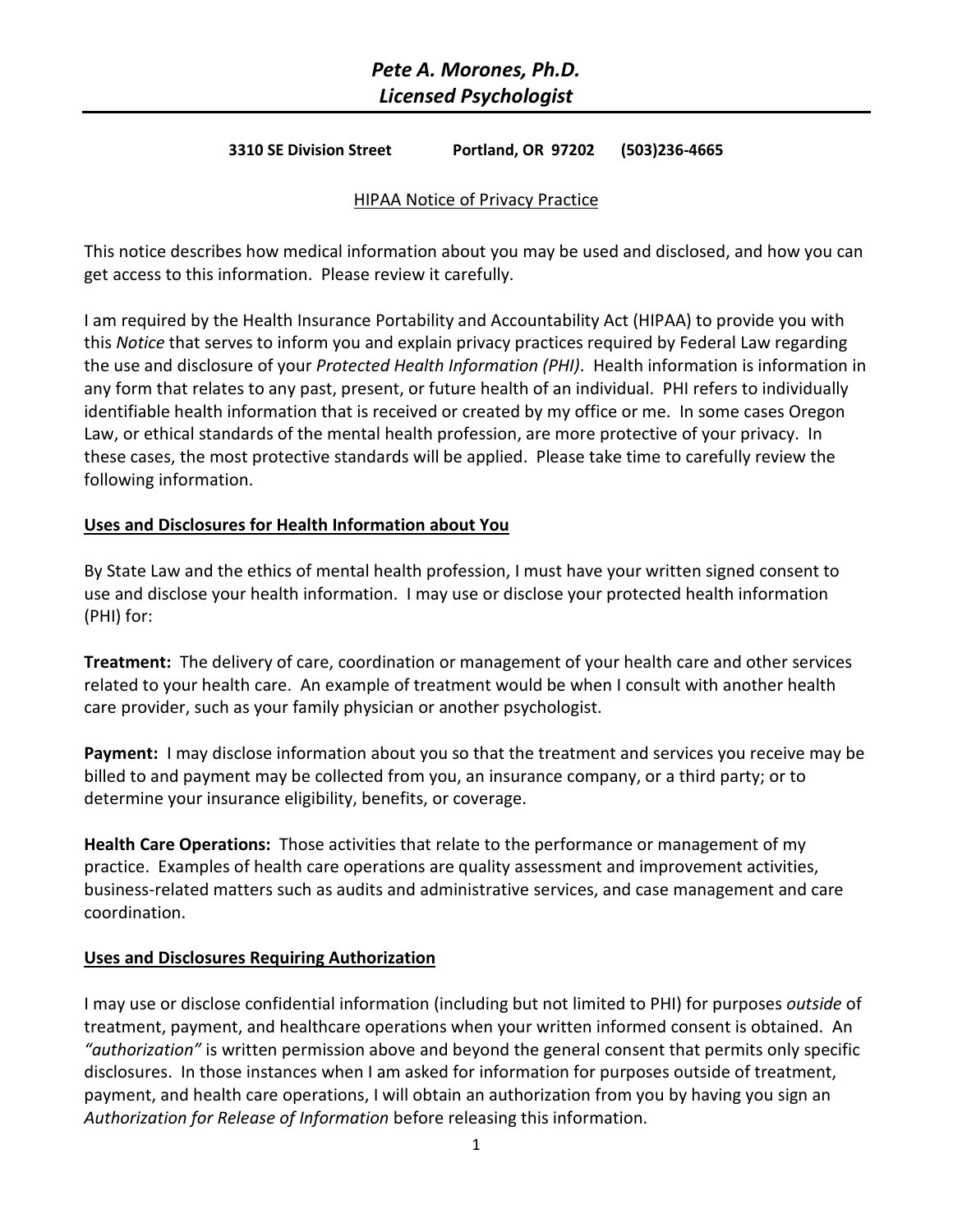I will also need to obtain an authorization before releasing your psychotherapy notes. *"Psychotherapy notes"* are notes I have made about our conversations (i.e., an individual, joint, family, or group session: telephone contact, electronic mail, or some other form of correspondence).

You may revoke all such authorizations (of PHI or psychotherapy notes) at any time, provided each revocation is in writing. You may not revoke an authorization to the extent that (1) I have relied on that authorization; or (2) if the authorization was obtained as a condition of obtaining insurance coverage, and the law provides the insurer the right to contest the claim under the policy.

## **Uses and Disclosures with Neither Consent or Authorization**

I may use or disclose PHI *without* your consent or authorization in the following circumstances:

**Child Abuse:** If I have reasonable cause to believe that a child with whom I have had contact has been abused I may be required to report the abuse. Additionally, if I have reasonable cause to believe that an adult with whom I have had contact has abused a child, I may be required to report the abuse. In any child abuse investigation, I may be compelled to turn over PHI. Regardless of whether I am required to disclose PHI or to release documents, I also have the ethical obligation to prevent harm to my patients and to others. I will use my professional judgment to determine whether it is appropriate to disclose PHI to prevent harm.

**Mentally ill or Developmentally Disabled Adults:** If I have reasonable cause to believe that a mentally ill or developmentally disabled adult, who receives services from a community program or facility, has been abused, I may be required to report the abuse. Additionally, I have reasonable cause to believe that any person with whom I come into contact has abused a mentally ill or developmentally disabled adult, I may be required to report the abuse. . Regardless of whether I am required to disclose PHI or to release documents, I also have the ethical obligation to prevent harm to my patients and others. I will use my professional judgment to determine whether it is appropriate to disclose PHI to prevent harm.

**Health Oversight:** Health Information about you may be disclosed to a health oversight agency or representative, for audits, investigations, inspections, or licensing purposes. These disclosures may be necessary for certain state and federal agencies to monitor the health care system, government programs and compliance with civil rights laws.

**Judicial or Adminstrative Proceedings:** Your PHI may become subject to disclosure if: (1) You become involved in a lawsuit, and your mental or emotional condition is an element of your claim. (2) A court orders your PHI to be released, or orders a mental evalution.

**Serious Threat to Health or Safety:** I may disclose confidential information when I judge that disclosure is necessary to protect against a clear and substantial risk of imminent serious harm being inflicted by you on yourself or another person. I must limit disclosure of the otherwise confidential information to only those persons and only that content which would be consistent with the standards of the profession in addressing such problems.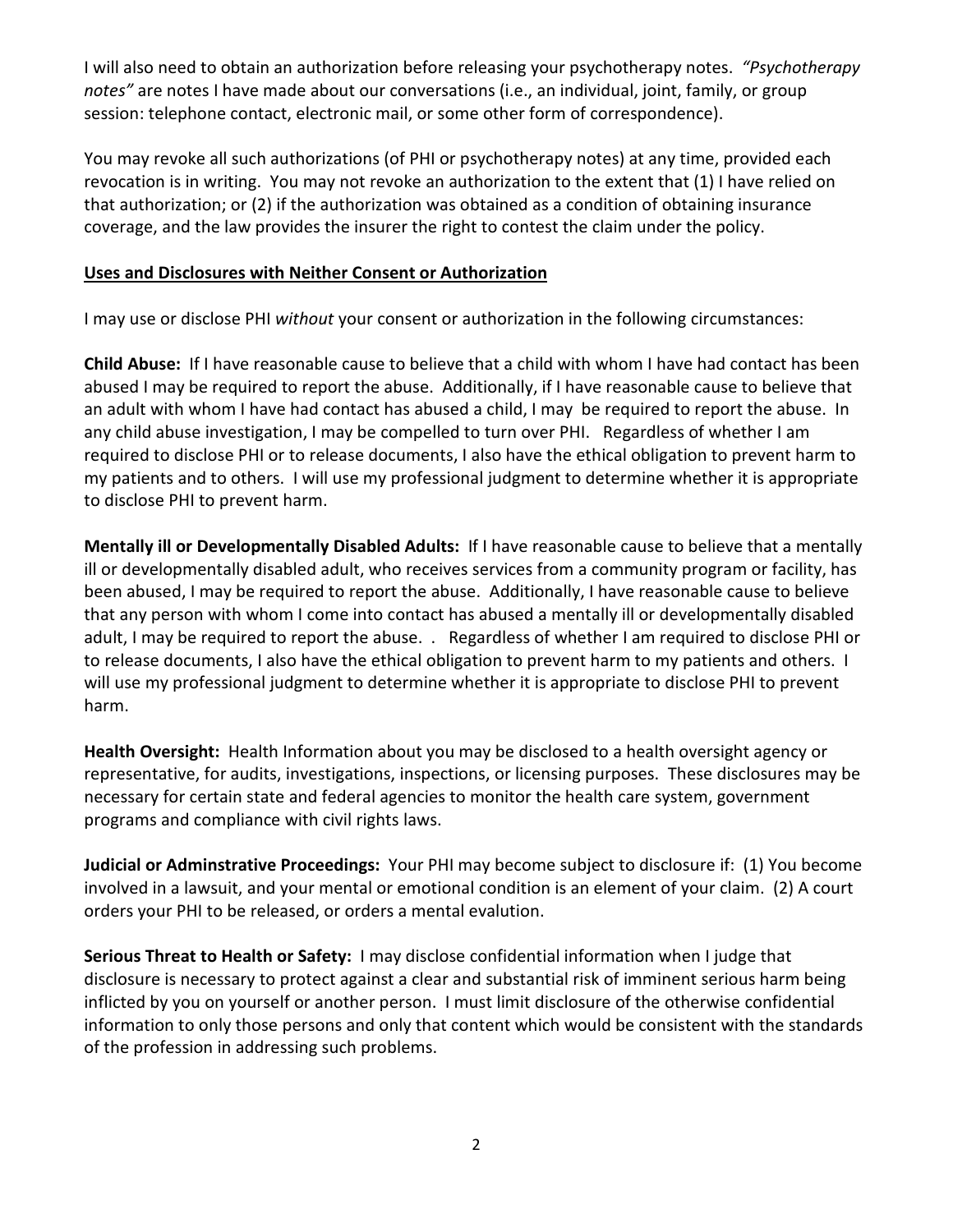**Worker's Compensation:** If you file a worker's compensation claim, this constitutes authorization for me to release your relevant mental health records to involved parties and officials. This would include a past history of complaints or treatment of a condition similar to that involved in the worker's compensation claim.

**Family, friends, or others on your behalf:** In situations where you may not be capable of providing authorization (e.g., medical emergency, being incapacitated, judgment being impaired, being a minor), I may use my professional judgment to determine that some degree of disclosure may be in your best interest to provide you with adequate care. In such situations I would disclose the minimum amount of information necessary for appropriate care.

**Research:** Health Information about you can be used for research projects that are subject to a special approval process. However, I will only use anonymous information about you that does not personally identify you. I will not disclose information that may be personally identify you without your written permission.

# **Patient's Rights**

**Right to Request Restrictions:** You have the right to request restrictions on certain uses and disclosures of protected health information about you. However, I am not required to agree to a restriction you request.

**Right to Receive Confidential Communications by Alternative Means and at Alternative Locations:**  You have the right to request and receive confidential communications of PHI by alternative means and at alternative locations (e.g., you may not want a household member to know that you are seeing me). Upon written request, I will send correspondence or bills to another address.

**Right to Inspect and Copy:** You have the right to inspect or obtain a copy (or both) of PHI and psychotherapy notes in my mental health and billing records used to make decisions about you for as long as the PHI is maintained in the record. You must submit your request in writing. If you request a copy, I may charge a fee for the costs of processing your request. I may deny your access to PHI under certain circumstances.

**Right to Amend:** If you believe health information in your record that is kept by my office is incorrect or incomplete, you may ask me to amend the information under certain circumstances. Such requests must be in writing and include a clear statement of the rationale and proposed amendments. Your request may be denied under certain circumstances (e.g., if it is not in writing, does not include adequate support for the request, if the information was created by another party or entity, it is no longer part of the health information that I keep, the information is seen as accurate or complete.

**Right to an Accounting:** You have the right to receive an accounting of disclosures of PHI for which you have neither provided consent nor authorization. This request must be made in writing and specify the time period which may not be longer than six years and may not included dates before April 14, 2003. The first list you request within a 12 month period is at no charge. A processing fee may be charged for additional requests.